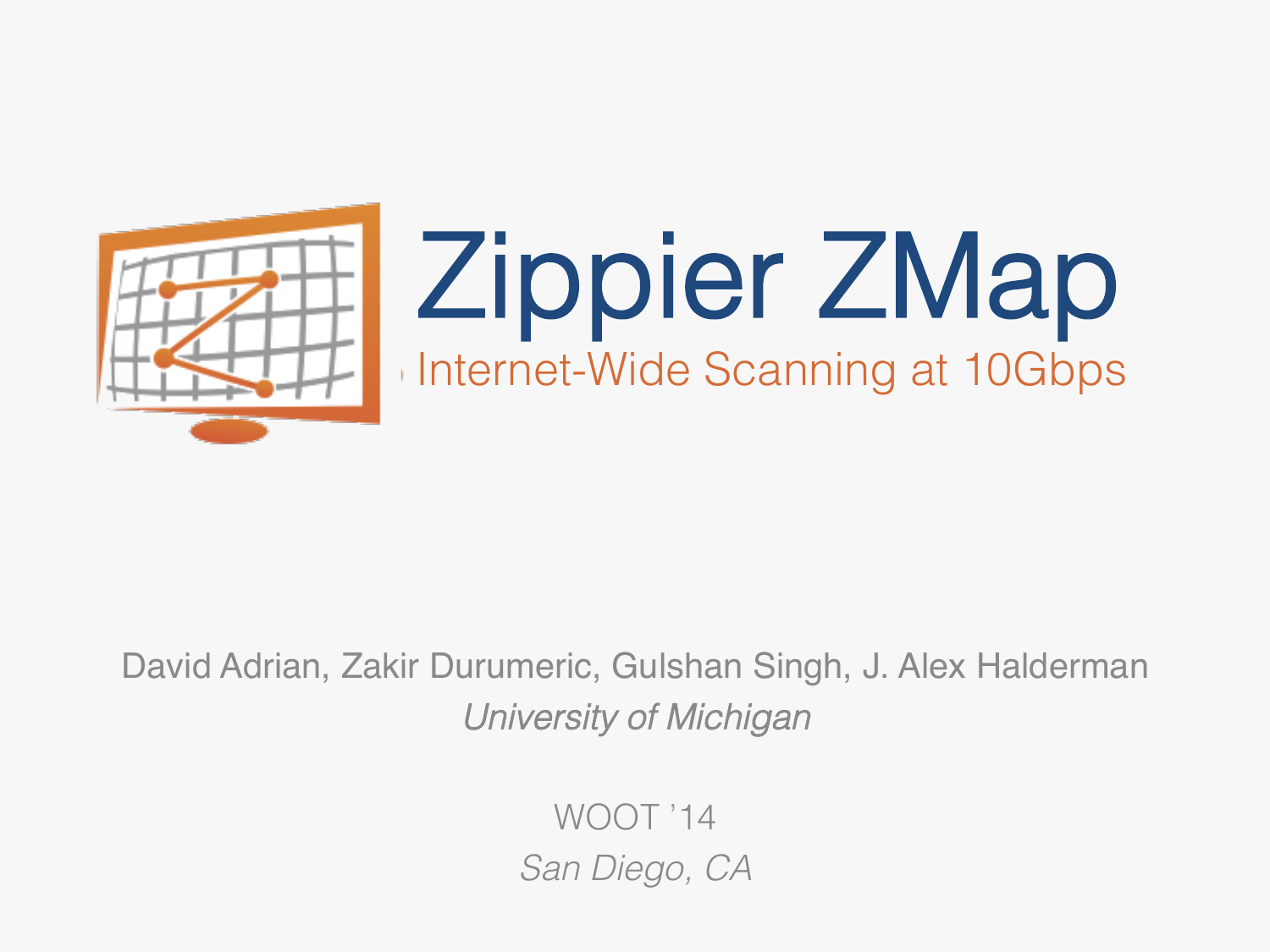# One Year Ago…

We released ZMap

ZMap is an Internet-wide port scanner capable of scanning at 97% the maximum theoretical speed of gigabit Ethernet



ZMap completes a singleport TCP SYN scan of all of IPv4 in forty-five minutes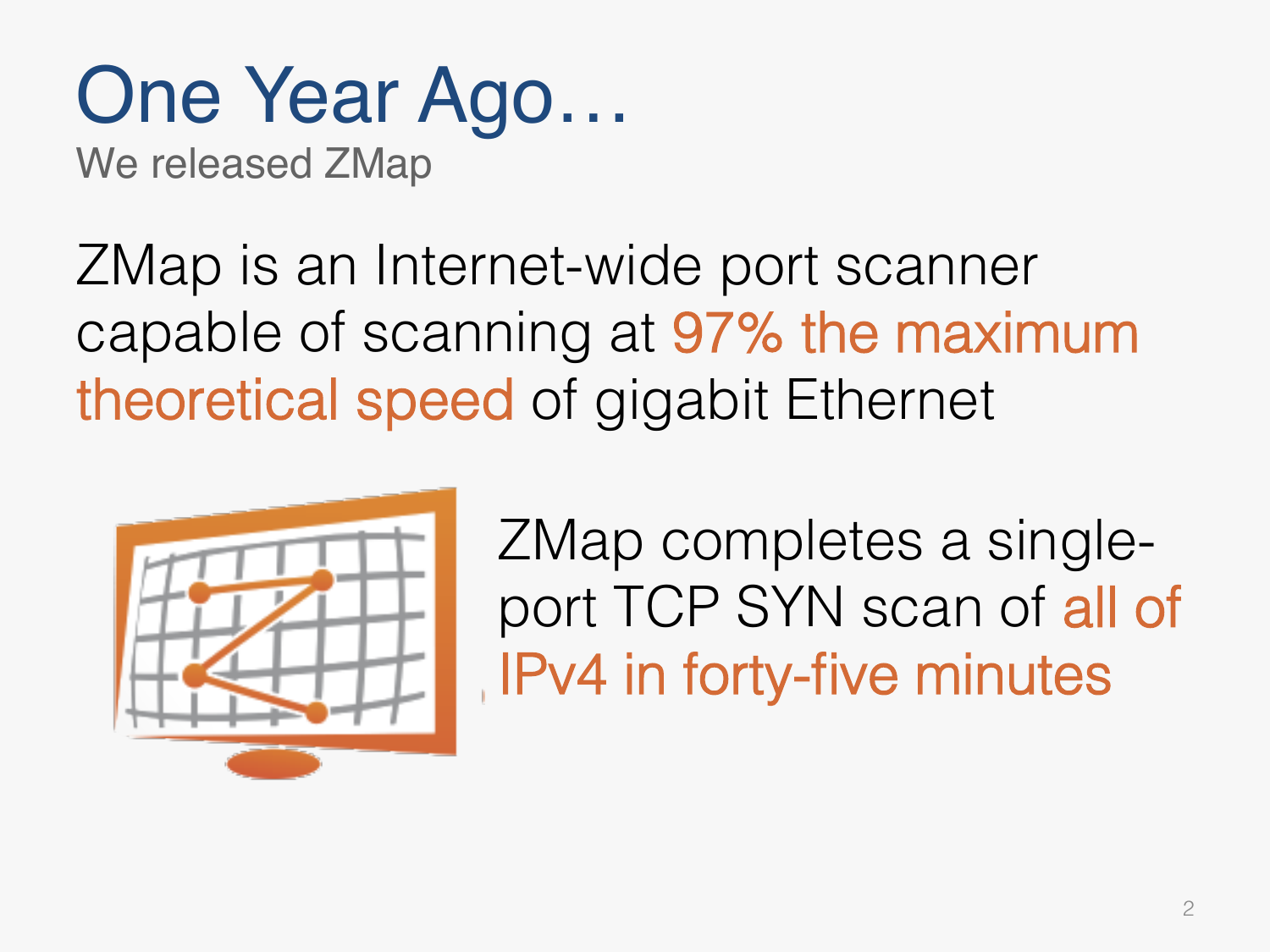# Networks are Faster

Our own got 10x faster!

- 1 GigE  $\sim$  1.48 million packets per second
- 10 GigE ~ 14.88 million packets per second



### Why not full 10 GigE?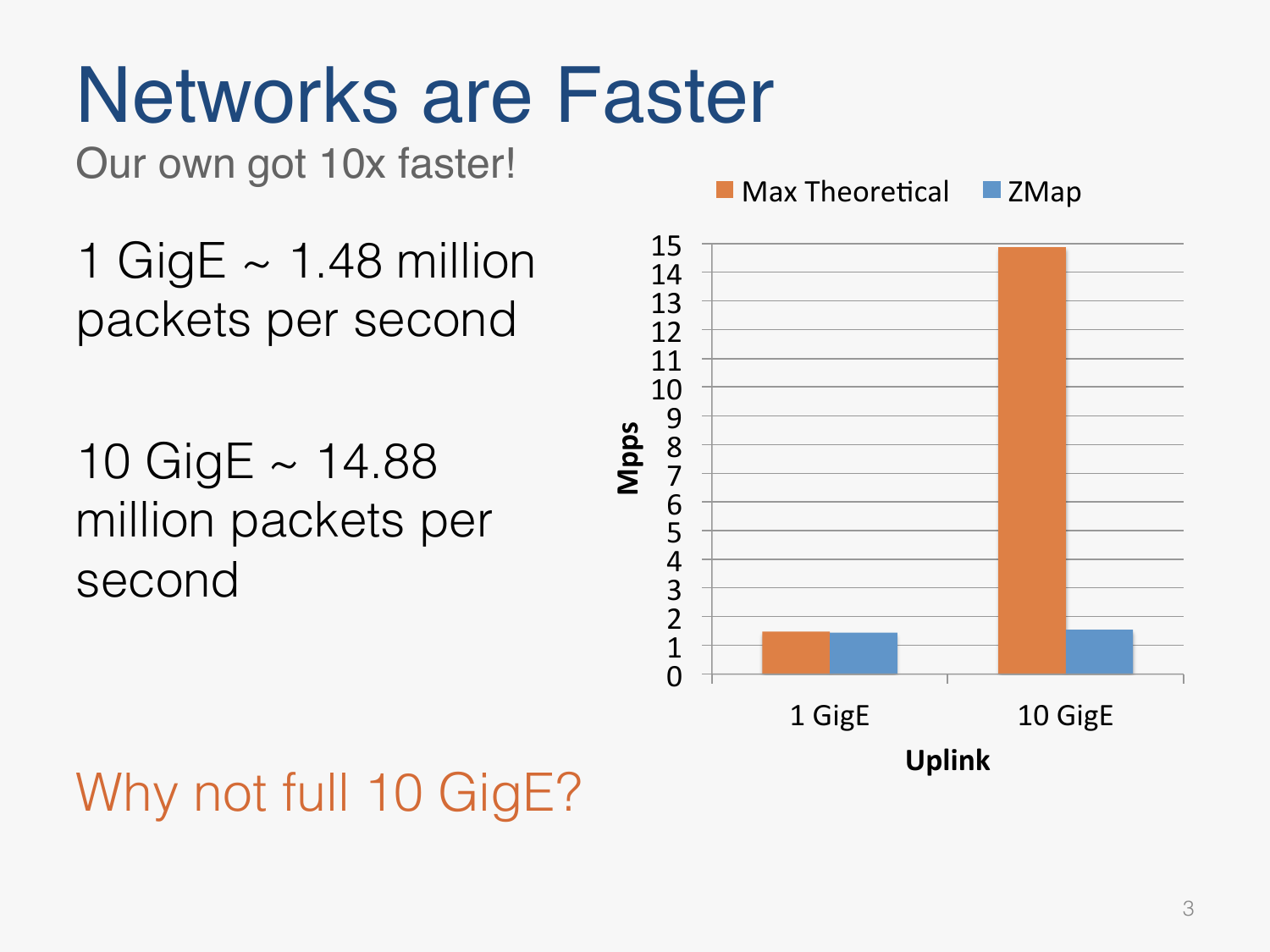# Zippier ZMap

A series of performance enhancements to ZMap, enabling scanning at 95% 10 GigE linespeed, completing a single-port TCP scan in under five minutes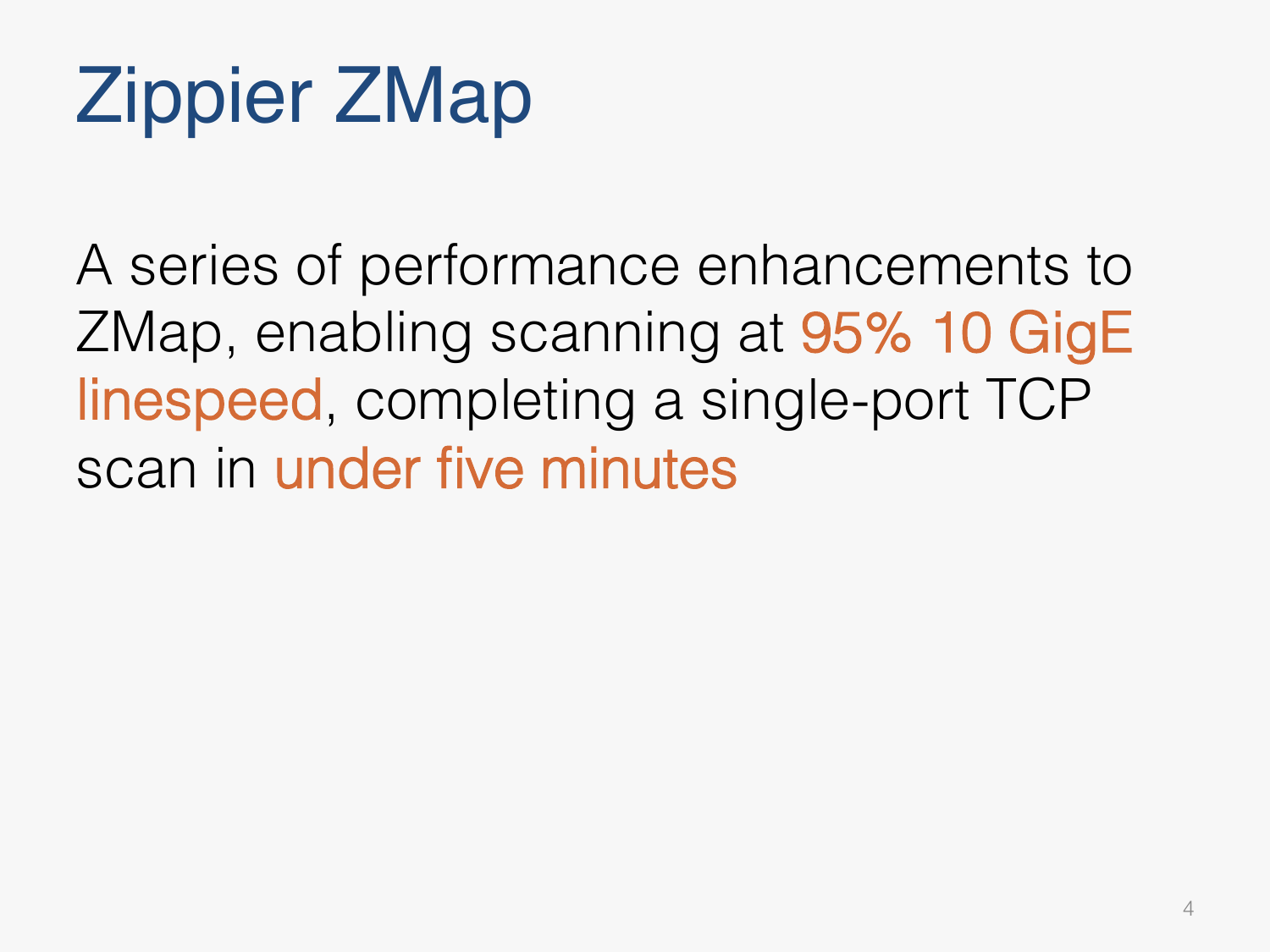# Talk Roadmap

1. Optimizations to ZMap

- 2. Evaluation of scanning at >1 Gbps
- 3. Applications and Conclusions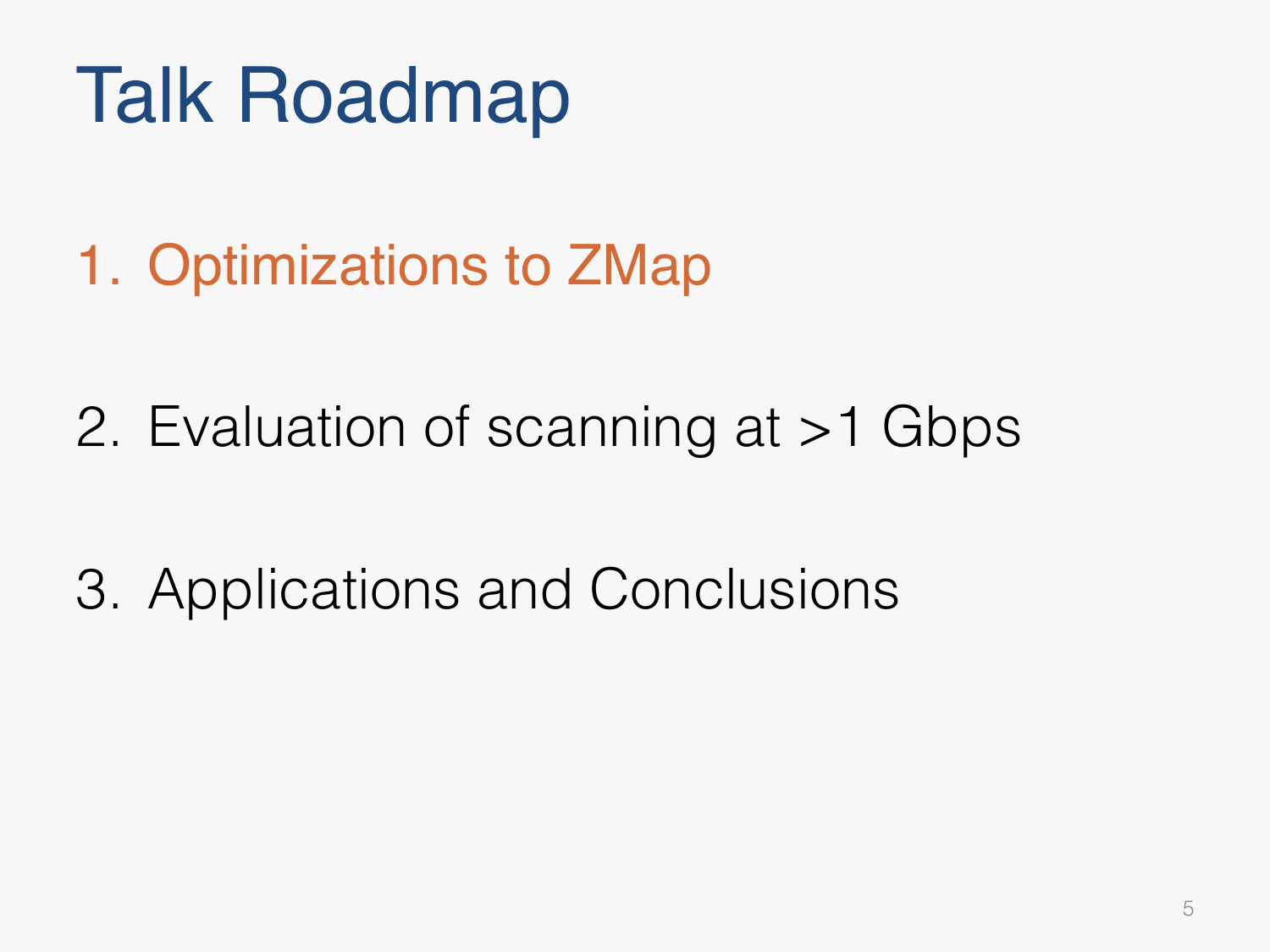# Performance Enhancements

What do we need to optimize?

Parallelize address generation

Efficient blacklisting and whitelisting

Very low overhead sends (~200 cycle budget)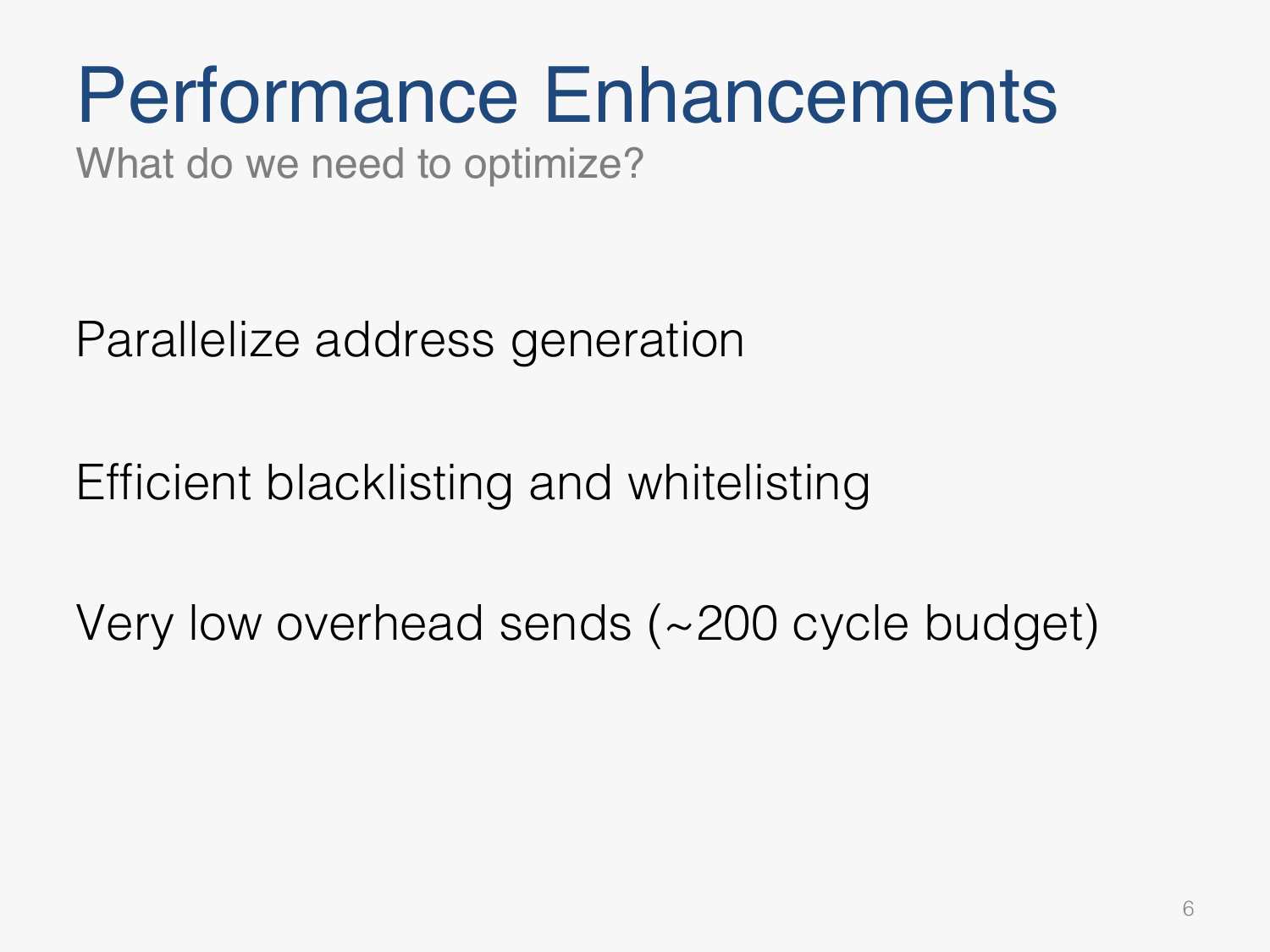# Address Generation

How do we address outgoing packets?

Multithreaded iteration over a cyclic group of integers modulo *p* requires a lock

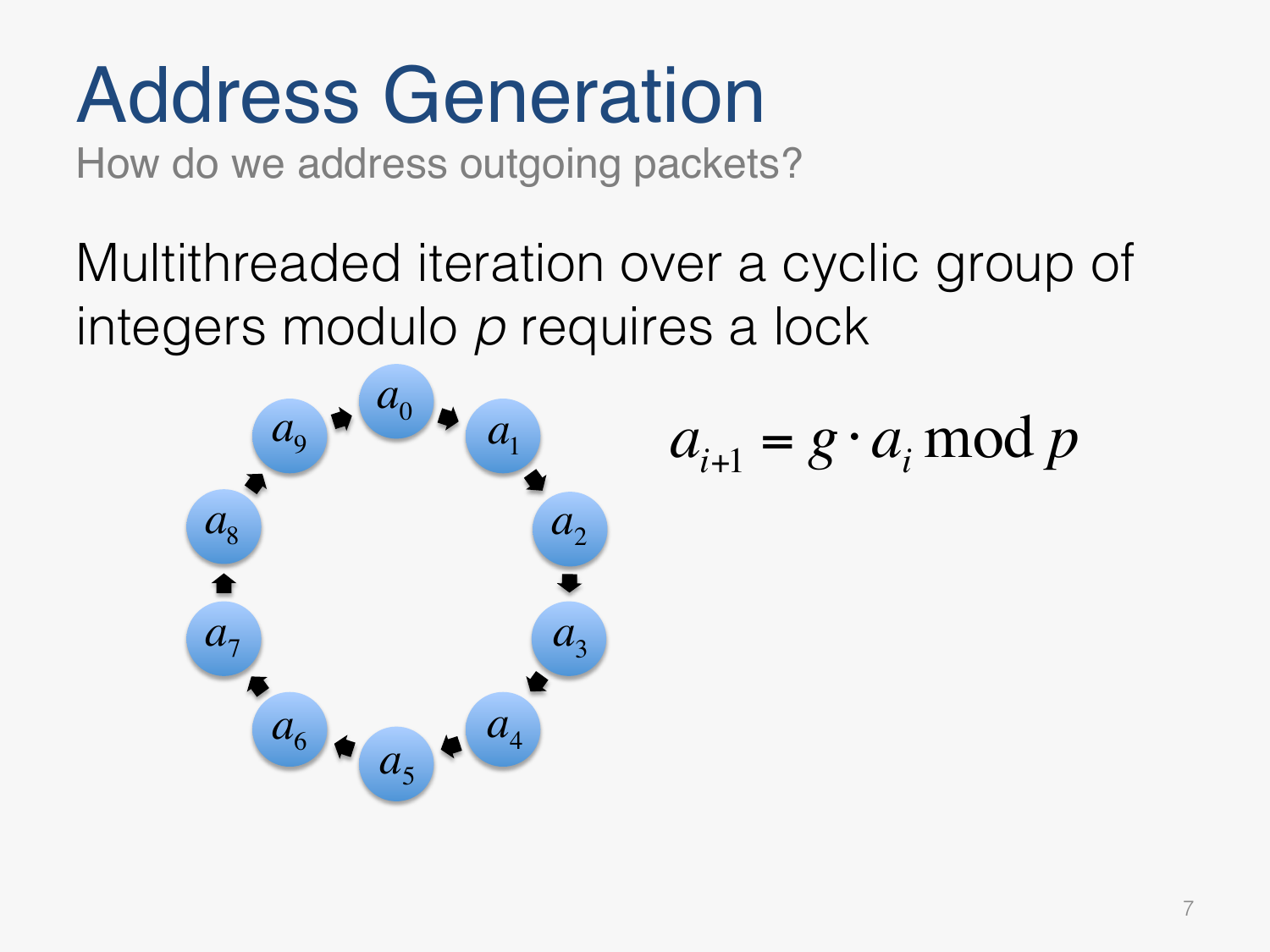# Address Generation

How do we address outgoing packets?

Multithreaded iteration over a cyclic group of integers modulo *p* requires a lock



Shard the cycle into disjoint sets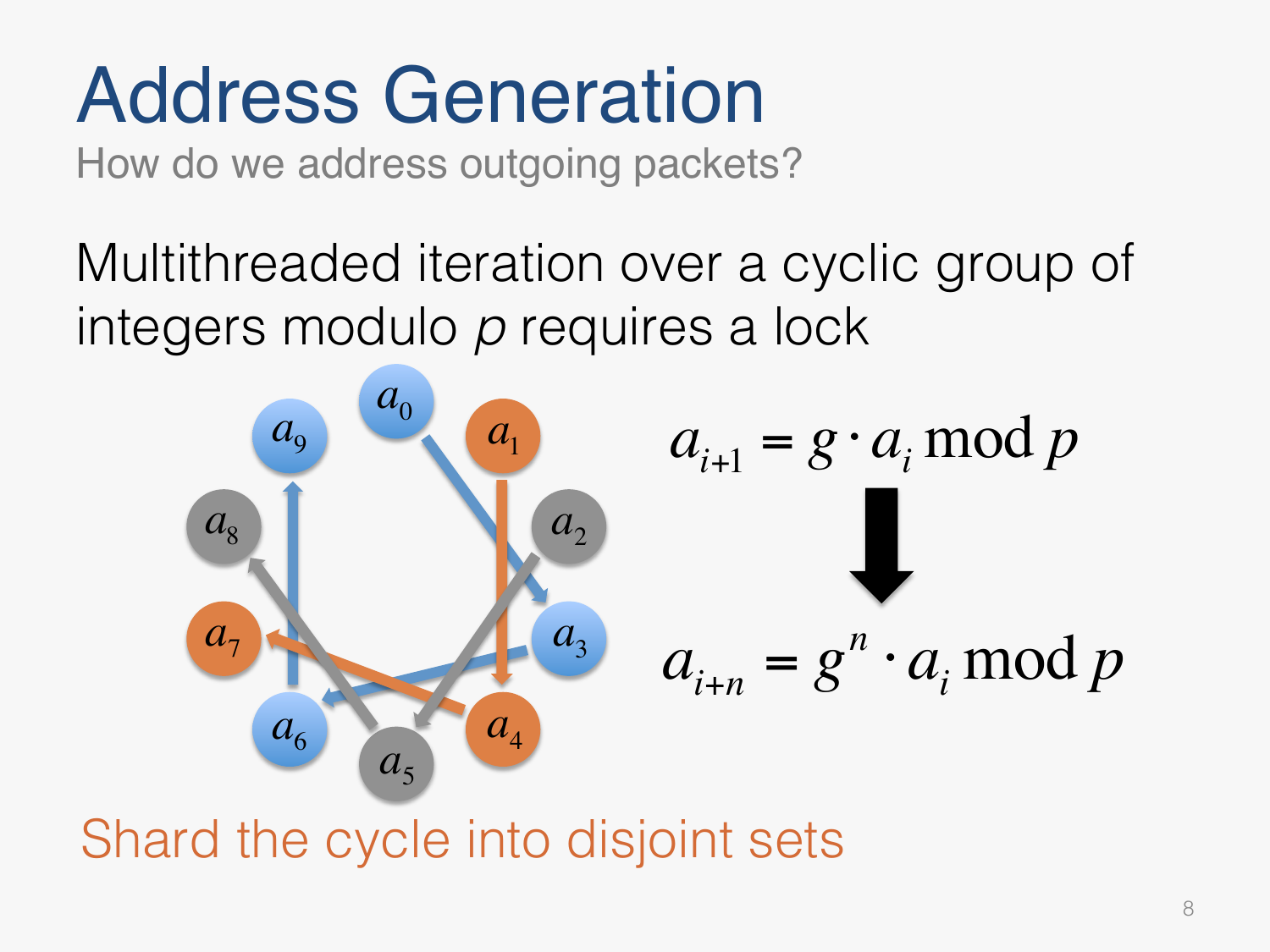# Address Constraints

Good Internet citizenship demands honoring blacklist requests

1100 entries from 208 organizations on our blacklist, 0.15% of IPv4 address space

Use blacklist to exclude IANA-reserved addresses, 14% of IPv4 address space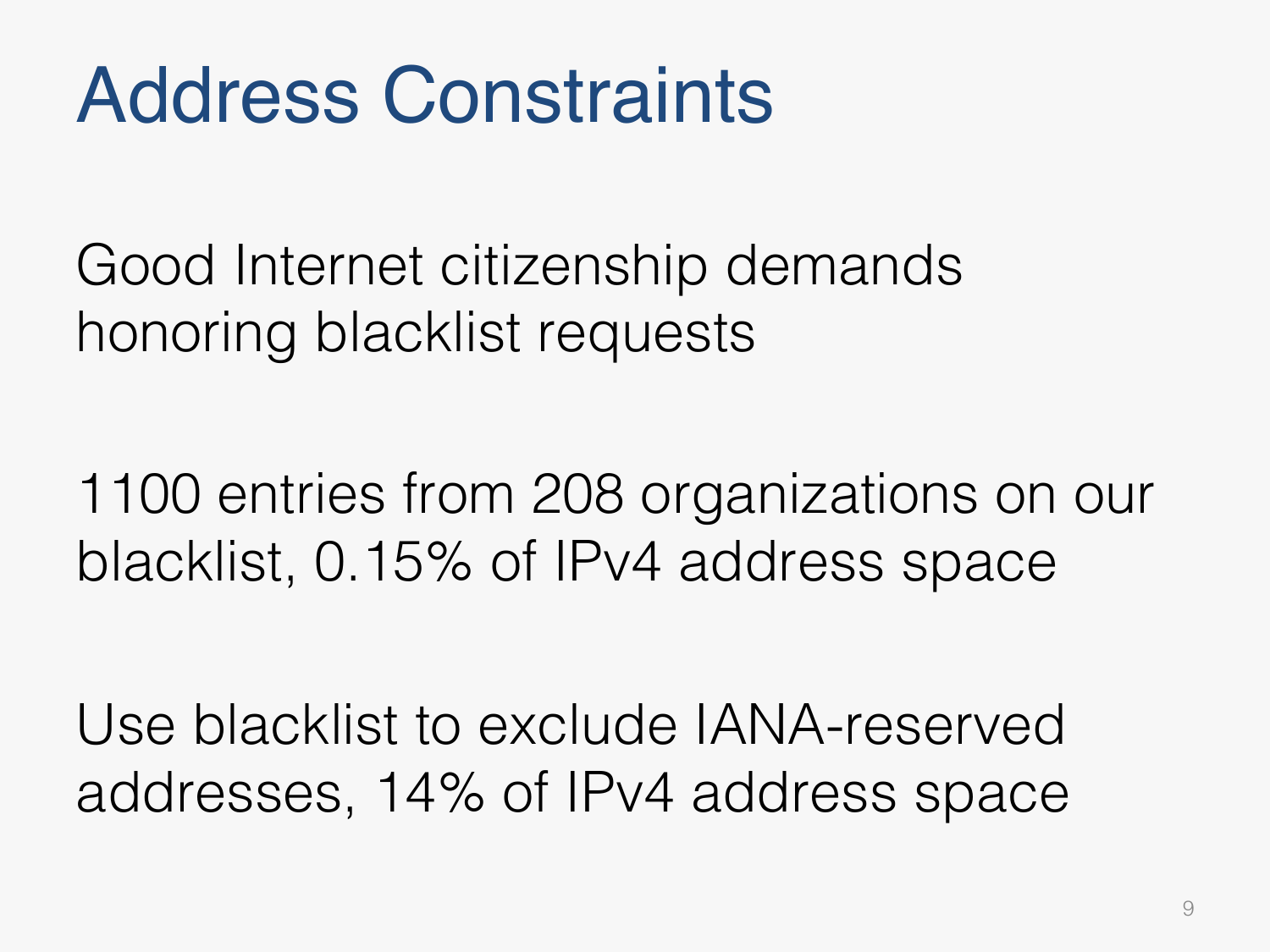# Optimized Address Constraints

Model IPv4 as a binary tree populated with blacklist Paint leaf nodes as whitelisted or blacklisted



Use tree to determine number of allowed addresses *n*, and map indices 1…n to addresses  $a_1...a_n$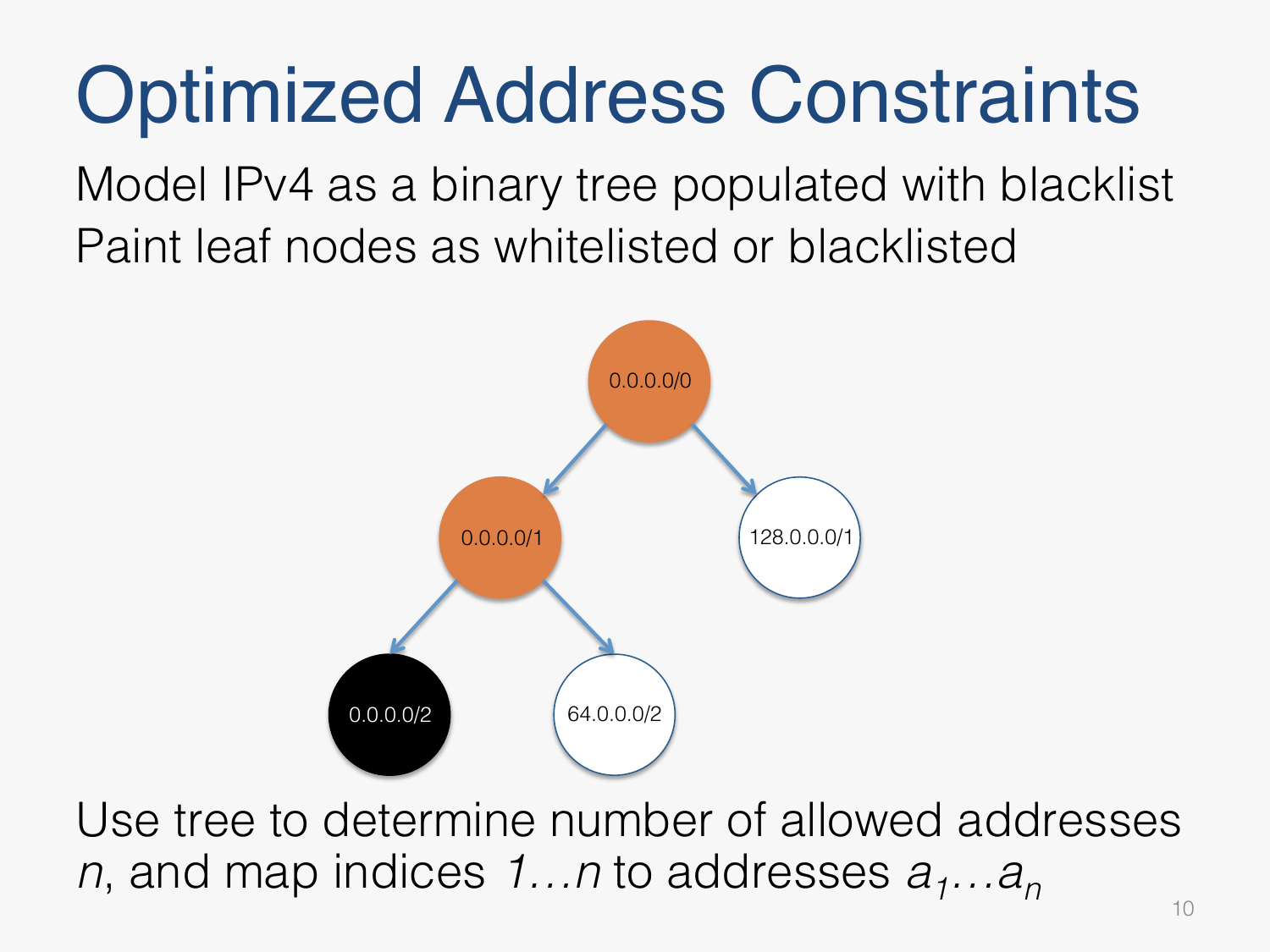# Optimized Address Constraints

Can we avoid the tree lookup?

64.240.0.0/20

64.0.0.0/20

1 2 3 3 … … … … … …

Move the whitelisted /20 blocks out of the tree and into an array to bypass tree lookup



220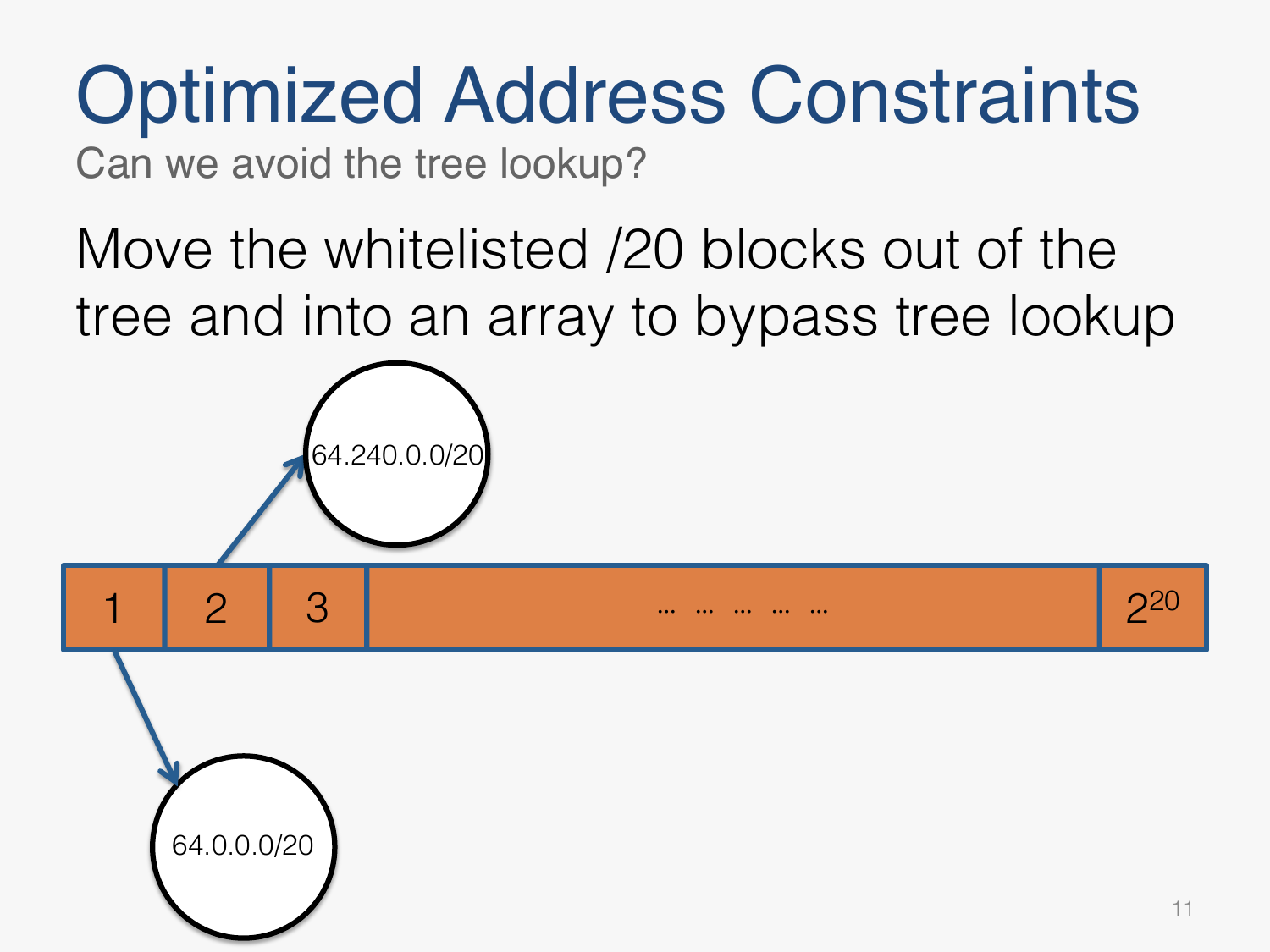# Zero-Copy NIC Access

How can we send packets at line rate?

The Linux kernel is not capable of sending 64 byte packets at 10 GigE linespeed – 14.88 million packets per second

Use the PF\_RING ZC library for direct NIC "zero-copy" access to reach linespeed

Bypass the kernel to reach 10 GigE linespeed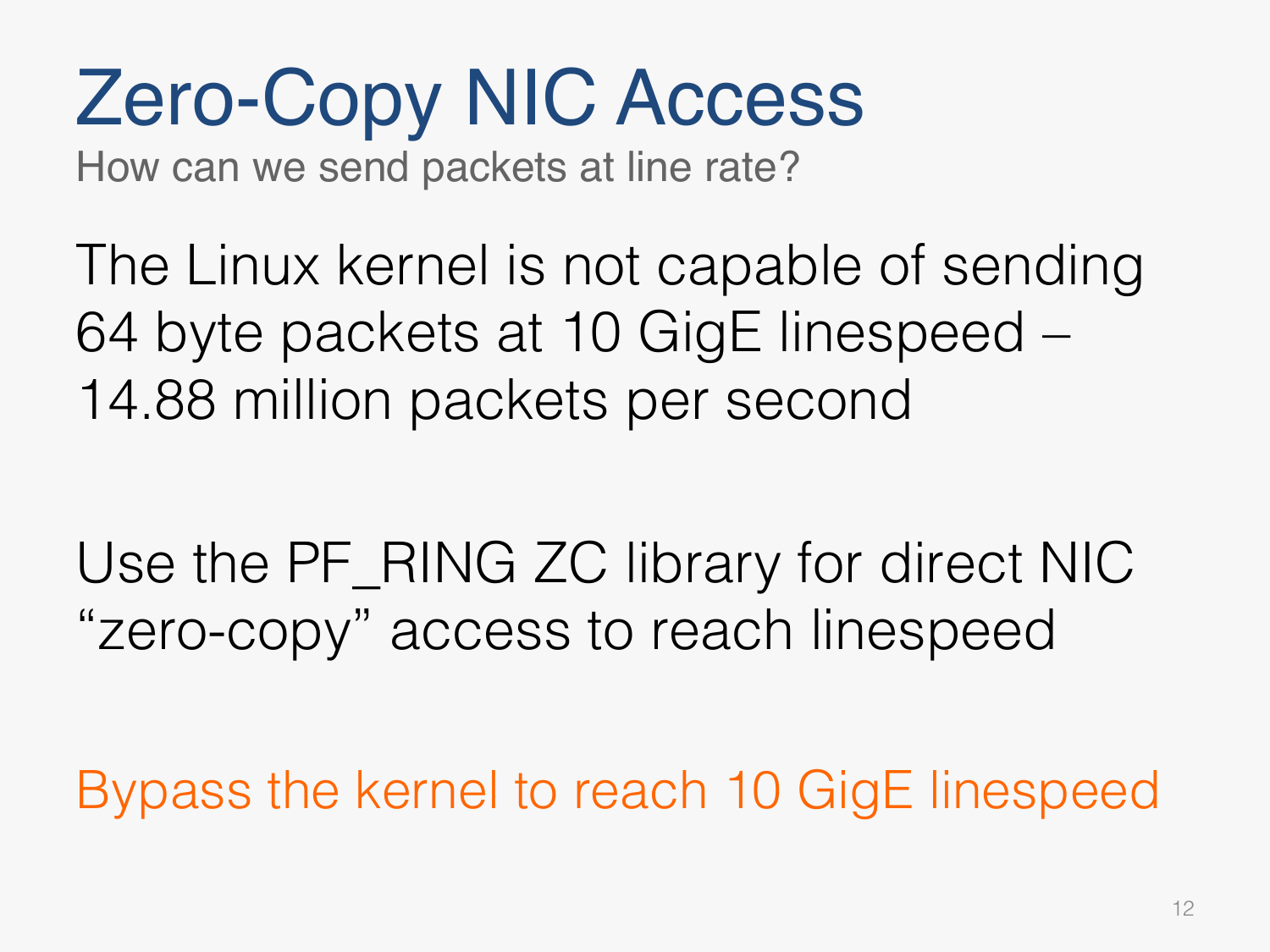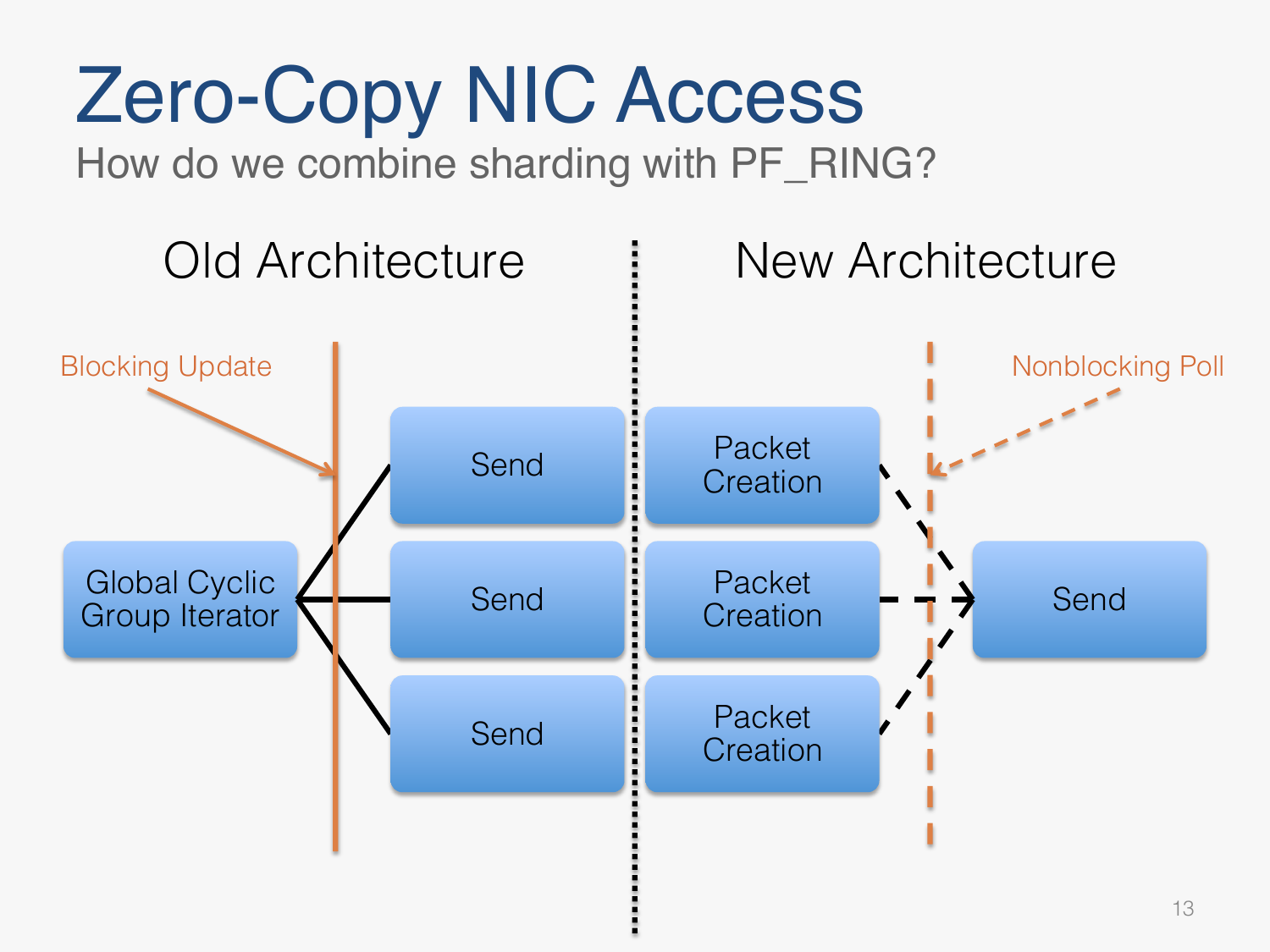# Talk Roadmap

1. Performance Enhancements to ZMap

2. Evaluation of scanning at >1 Gbps

3. Applications and Conclusions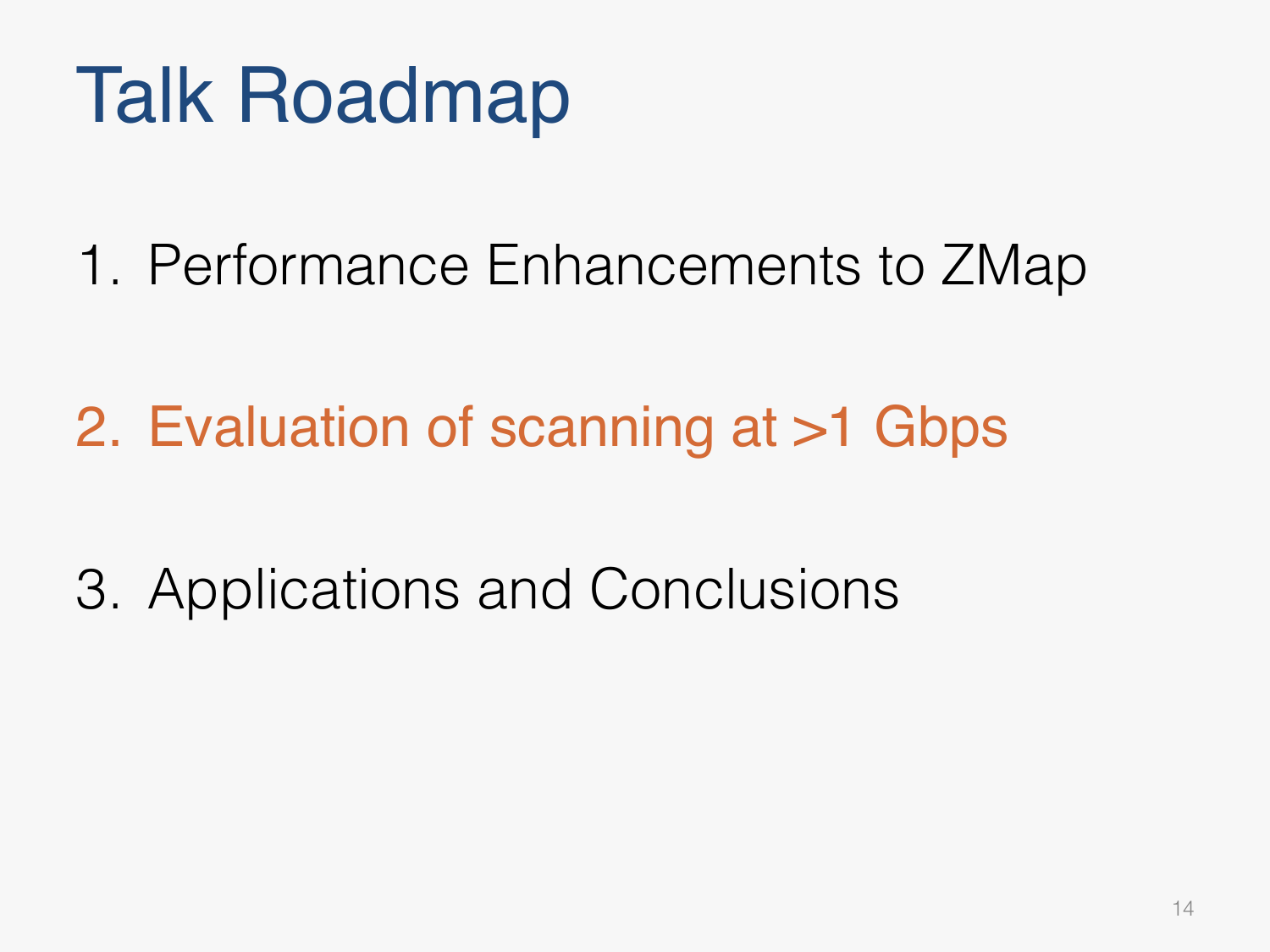### 10 GigE is Fast Your mileage may vary.

This is as much a stress-test of the University of Michigan's network as it is a study of ZMap

Building uplink is an aggregated 2x10 gigabit fiber channel

Performance may vary on other networks.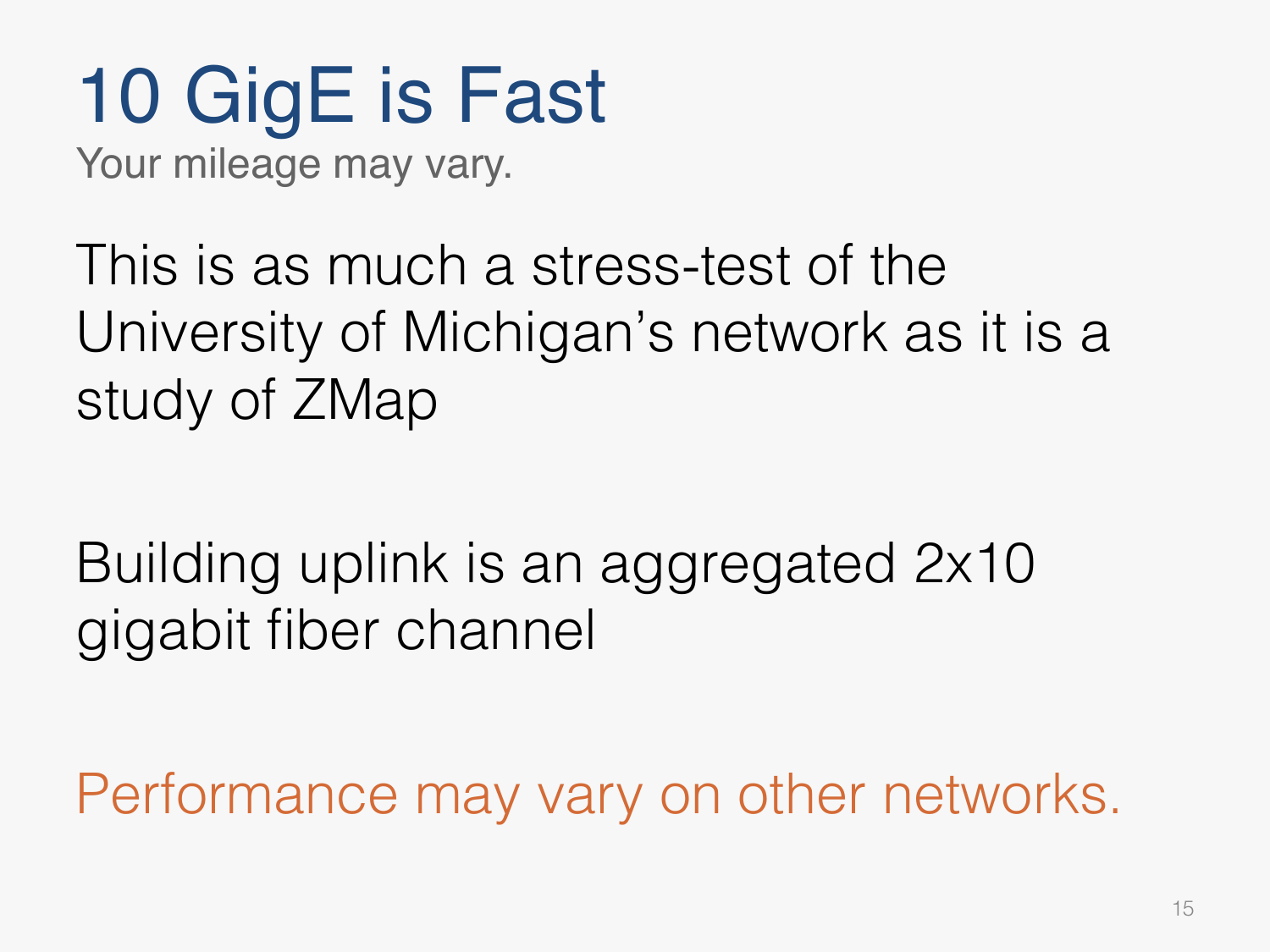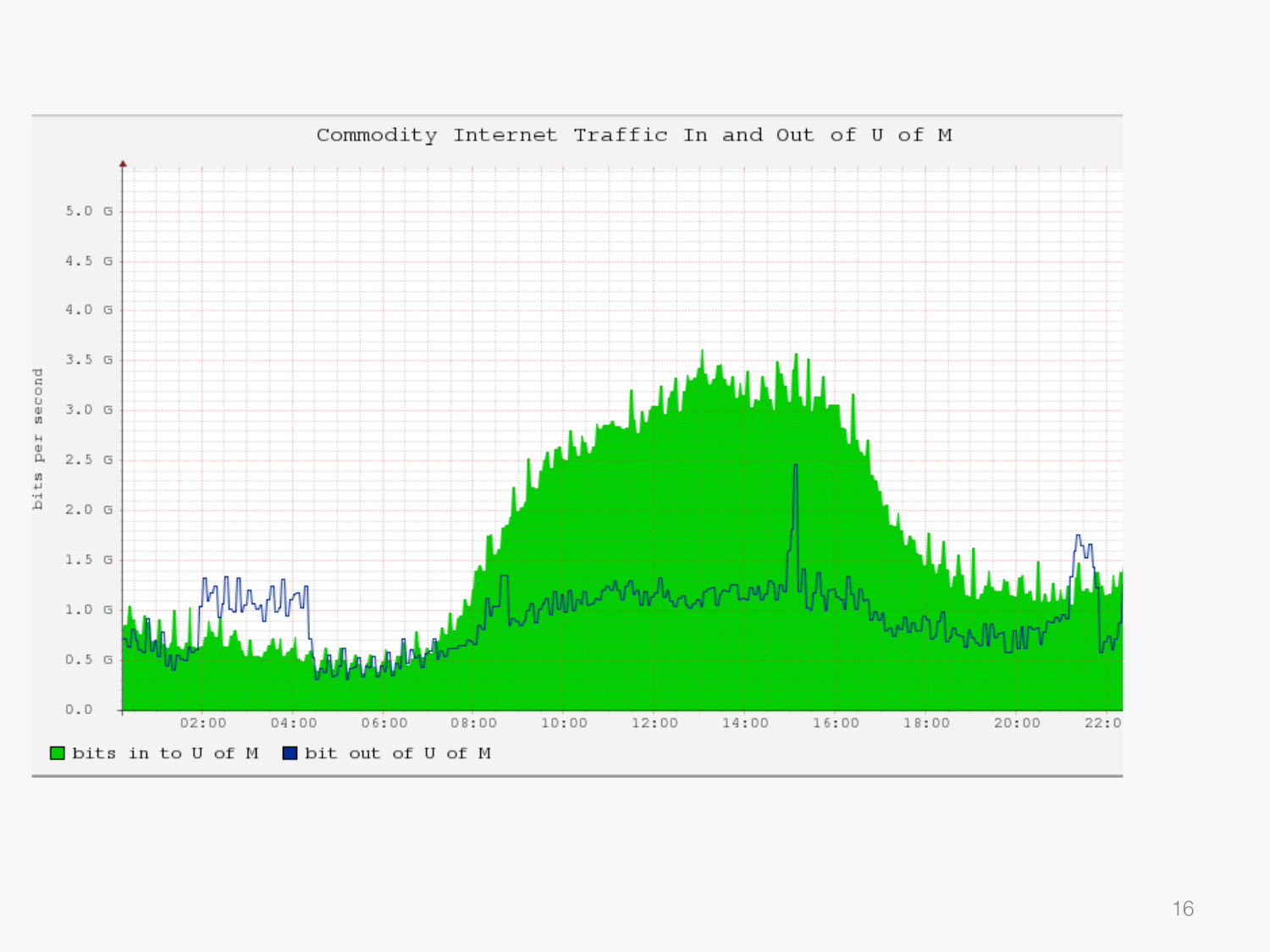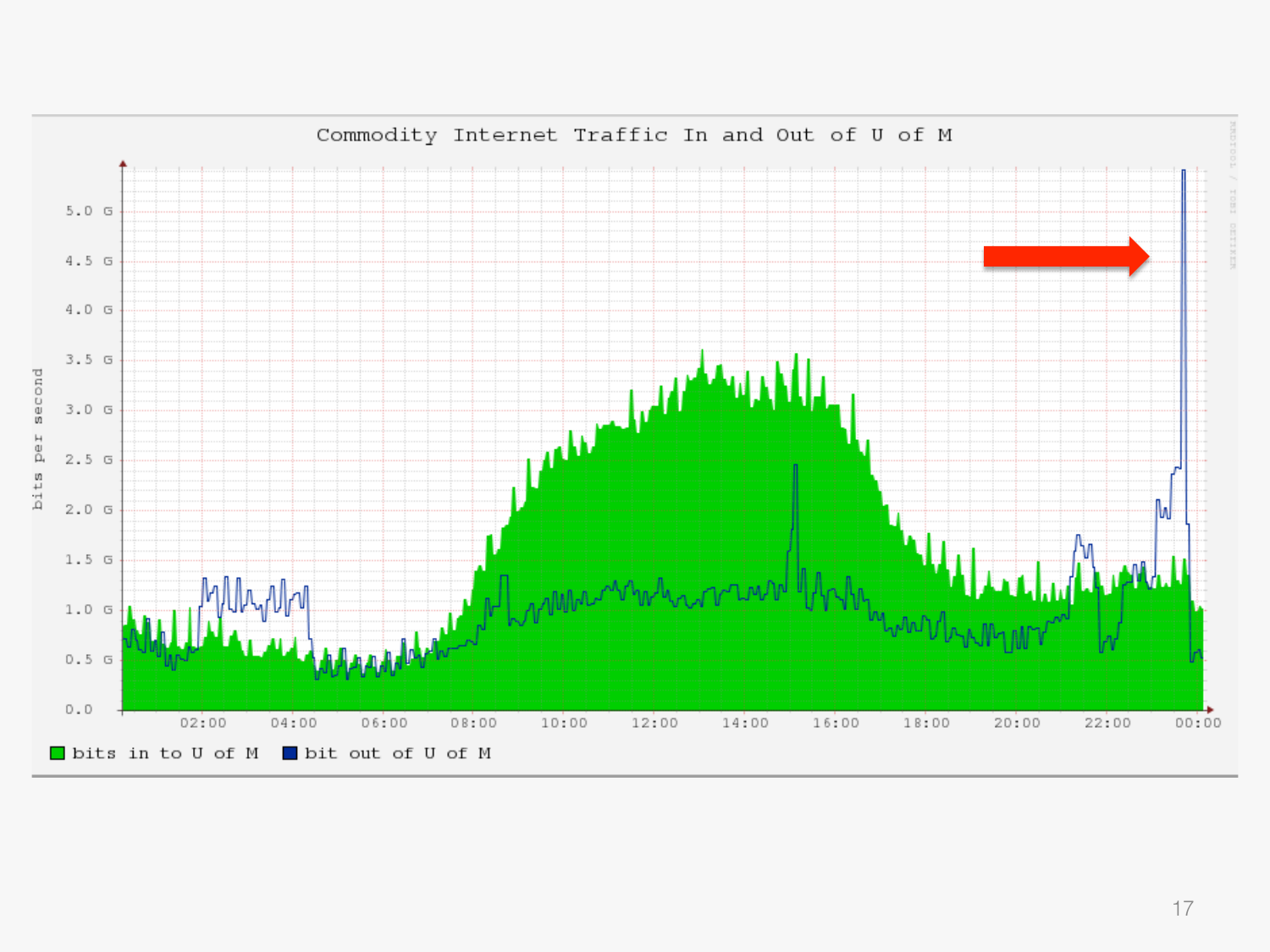# Complete Scans

How fast can we complete full scans of the Internet?

| <b>Scan Rate</b>           | <b>Duration</b> | <b>Normalized Hit Rate</b> |
|----------------------------|-----------------|----------------------------|
| 1.44 Mpps $({\sim}1$ Gbps) | 42:08           | 1.00                       |
| $3.00$ Mpps                | 20:47           | 0.99                       |
| 4.00 Mpps                  | 15:38           | 0.97                       |
| 14.23 Mpps (~10 Gbps)      | 4:29            | $\vert$ 0.63               |
|                            |                 |                            |

**95% 10 GigE linespeed**

**37% Drop**

### Complete scans of port 443 with our enhancements and blacklist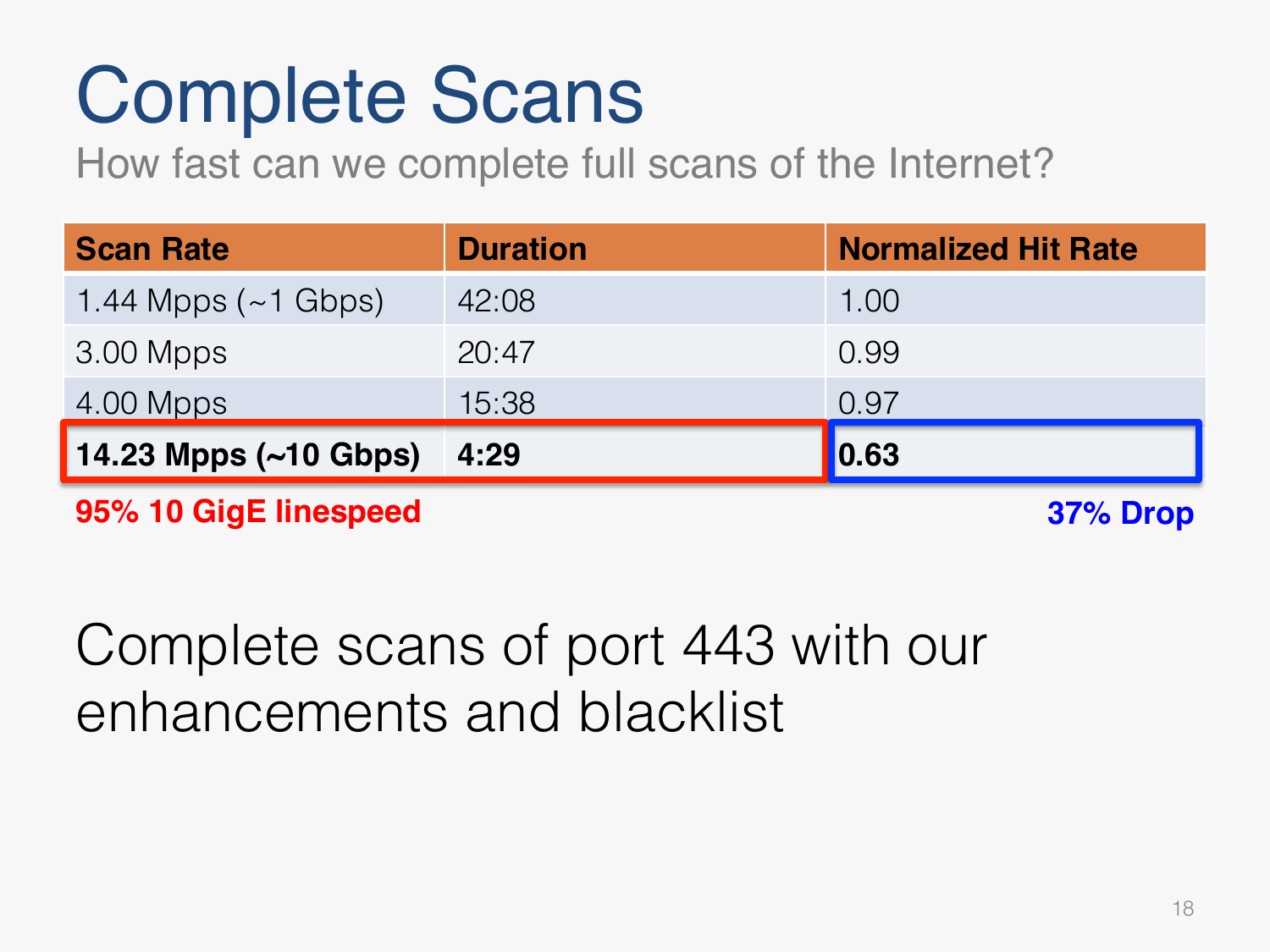## Hit Rate vs. Scan Rate

#### When does fast become too fast?



50 second long scans of random samples of IPv4 address space on port 443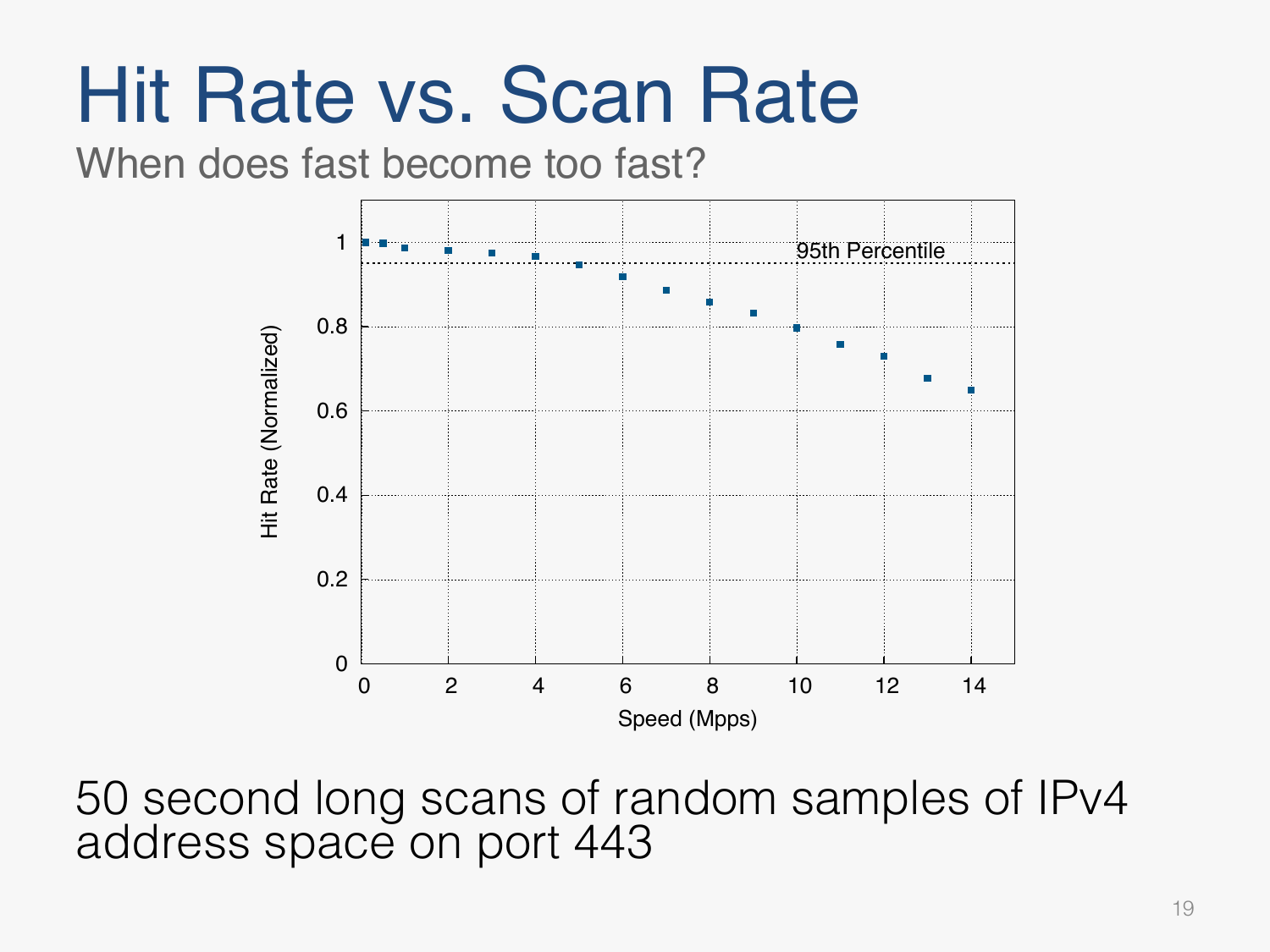# Receive Rate

#### Where are the packets going?



#### SYN ACK receive rate for 50s sample scans!

Split send and receive between two machines!

Packets get dropped on the network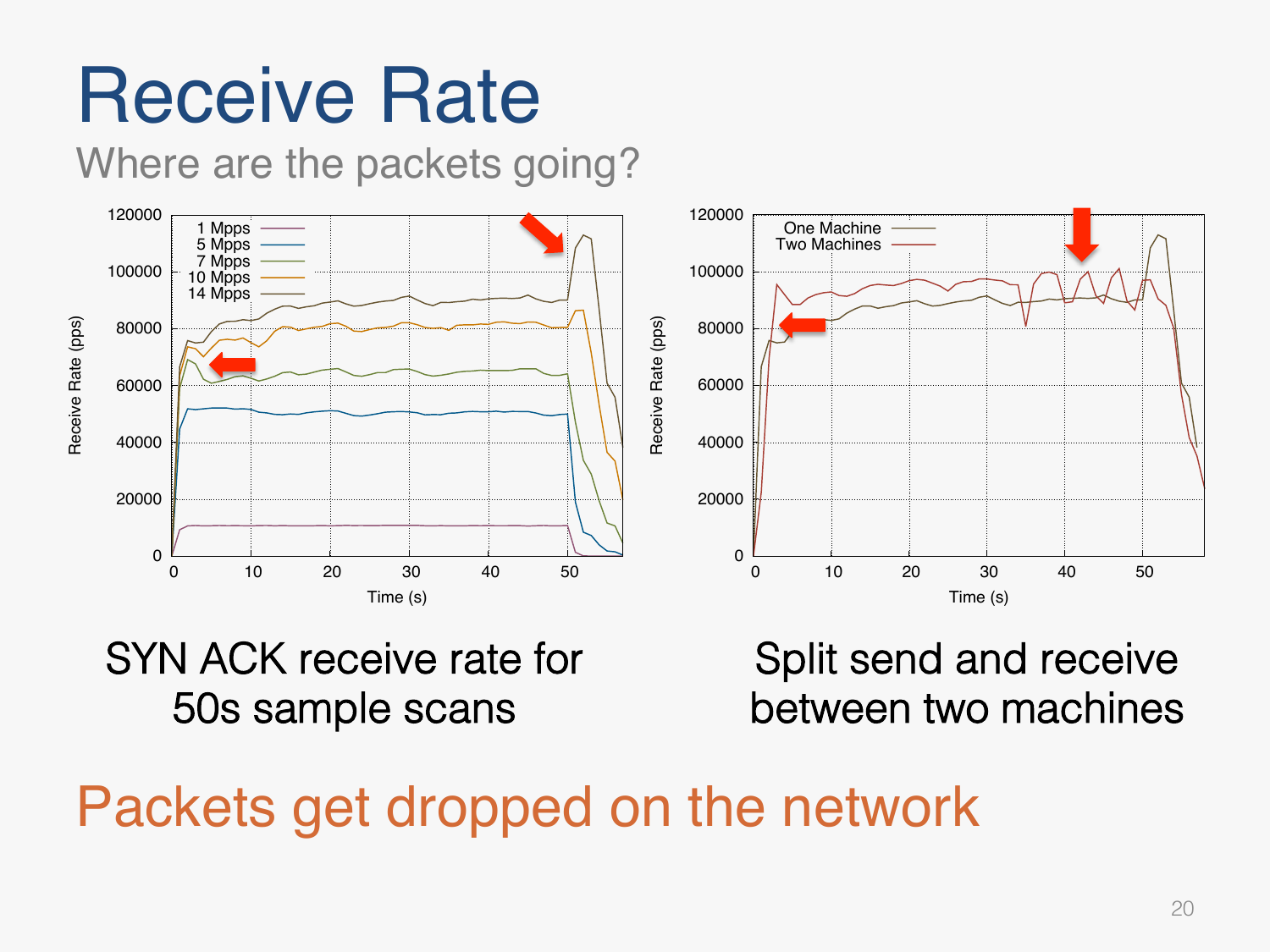# Talk Roadmap

1. Performance Enhancements to ZMap

- 2. Evaluation of scanning at >1 Gbps
- 3. Applications and Conclusions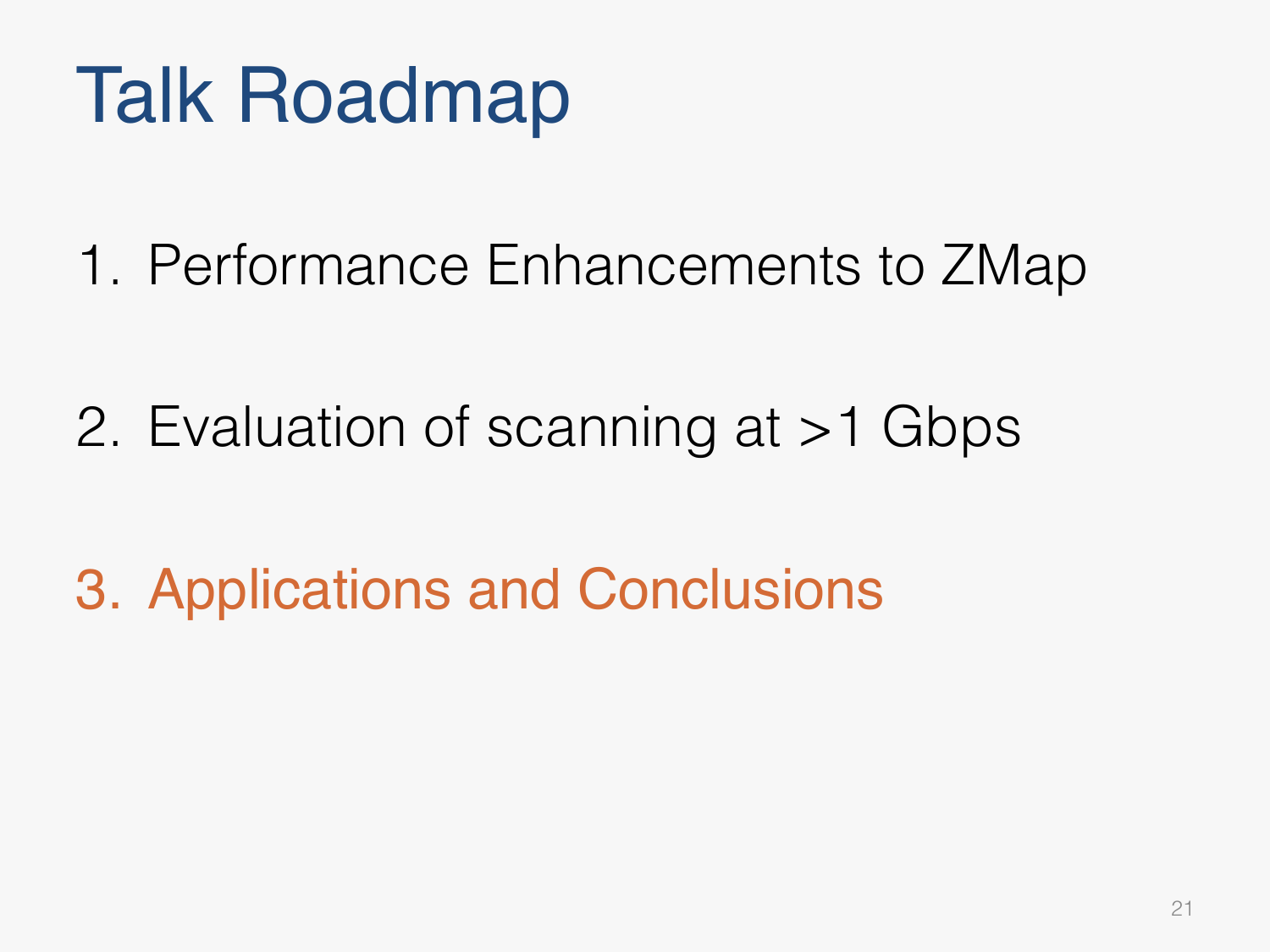# Applications

What can we gain from 10 GigE scanning?

Decrease the moving camera effect during Internet-wide scans

Faster multi-packet scanning-related applications

Large scale vulnerability detection and exploitation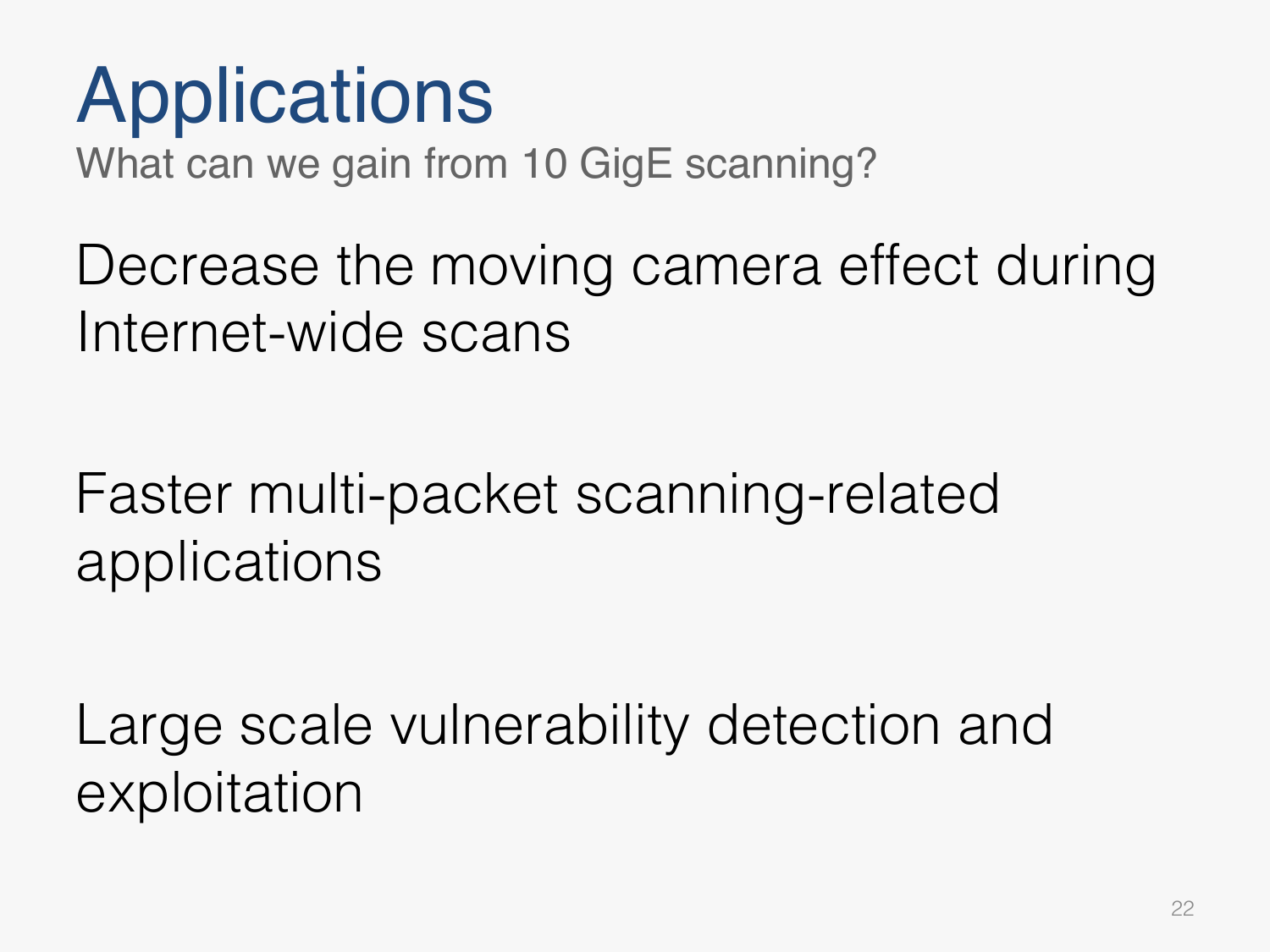## Conclusion

As faster network infrastructure becomes available, scanning at 10 Gbps will enable powerful new applications for attackers and defenders alike

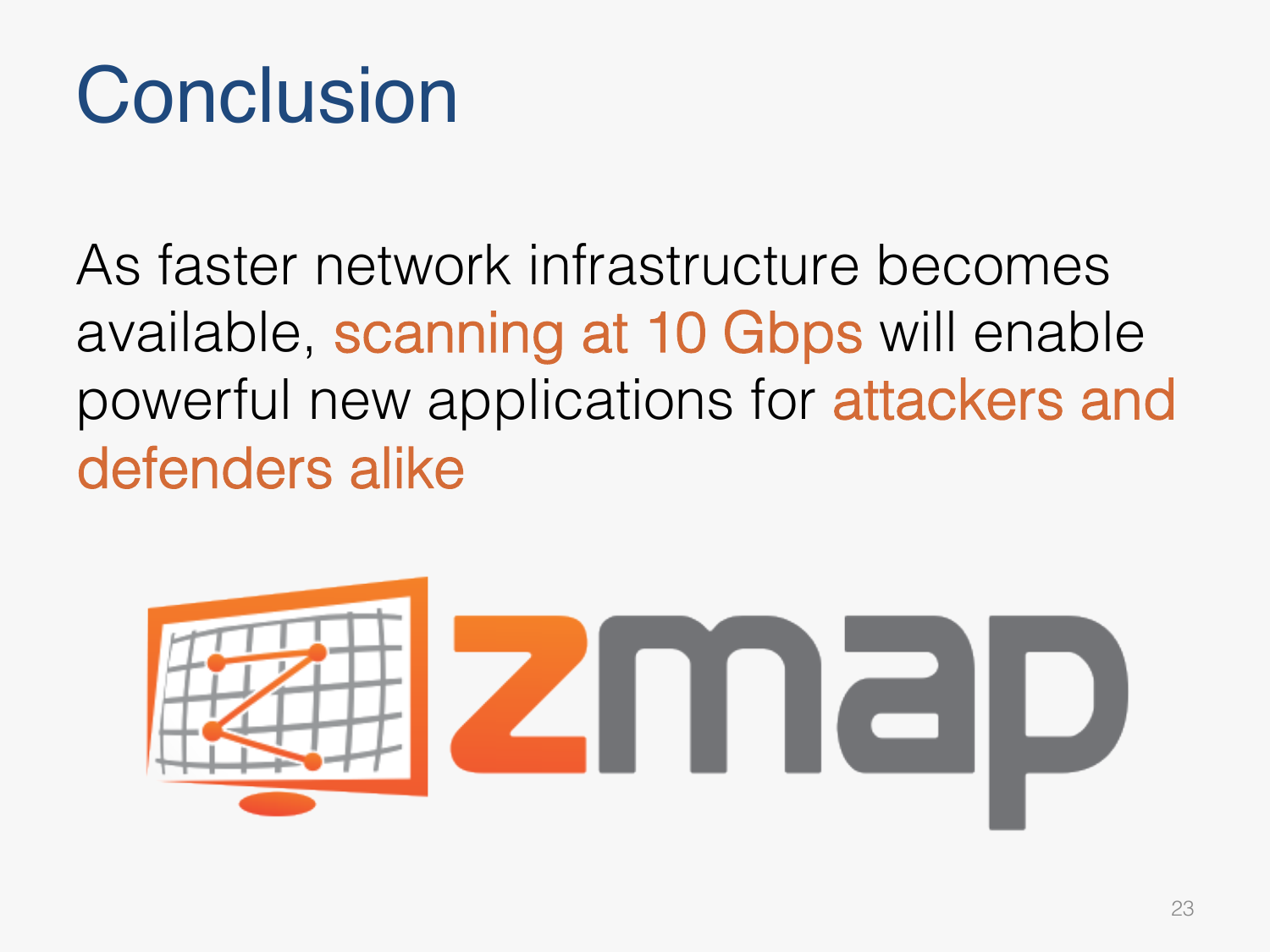# Zippier ZMap

https://zmap.io

### https://github.com/zmap

#### @davidcadrian

David Adrian, Zakir Durumeric, Gulshan Singh, J. Alex Halderman zippier-team@umich.edu *University of Michigan*!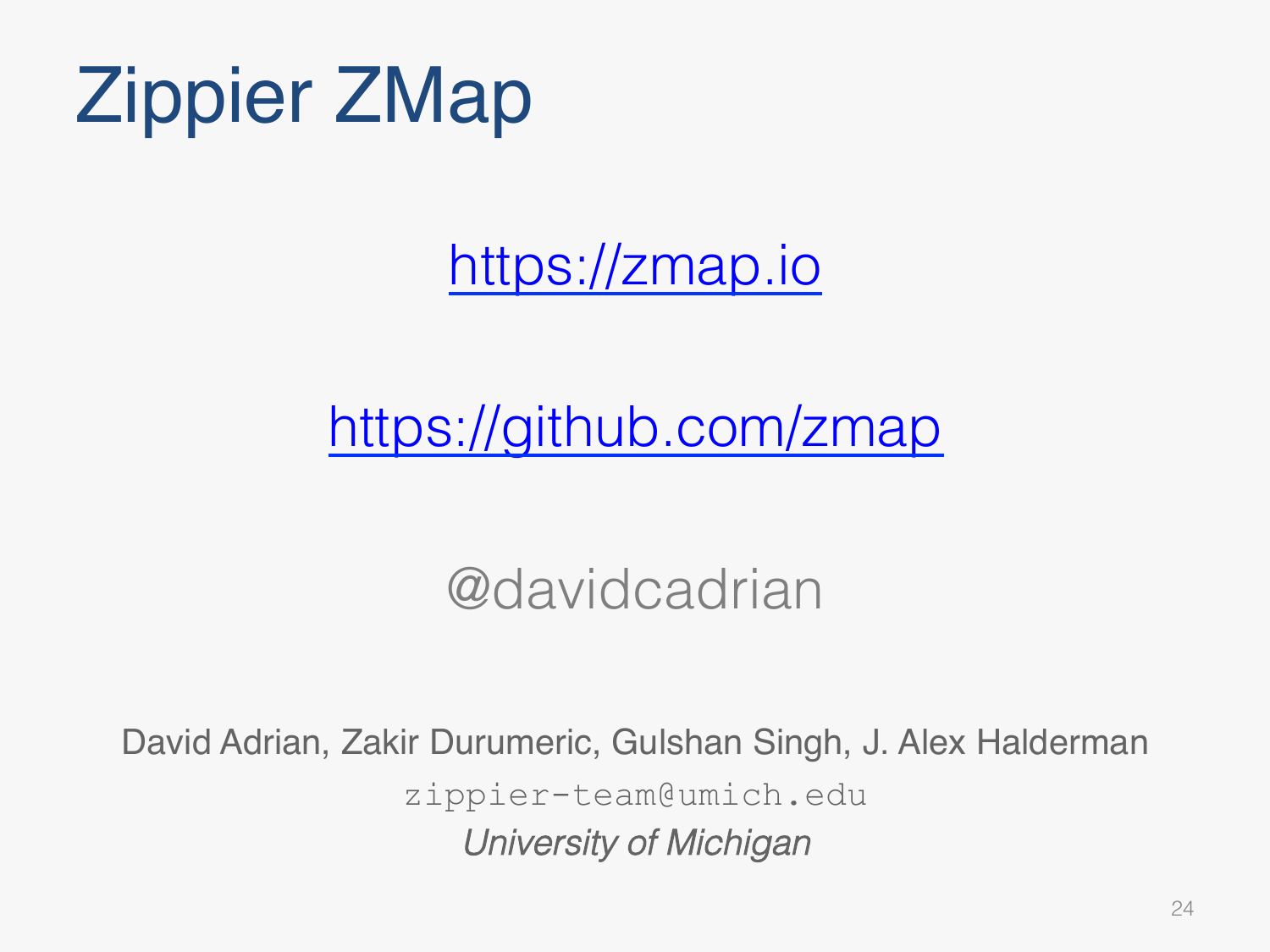## Backup Slides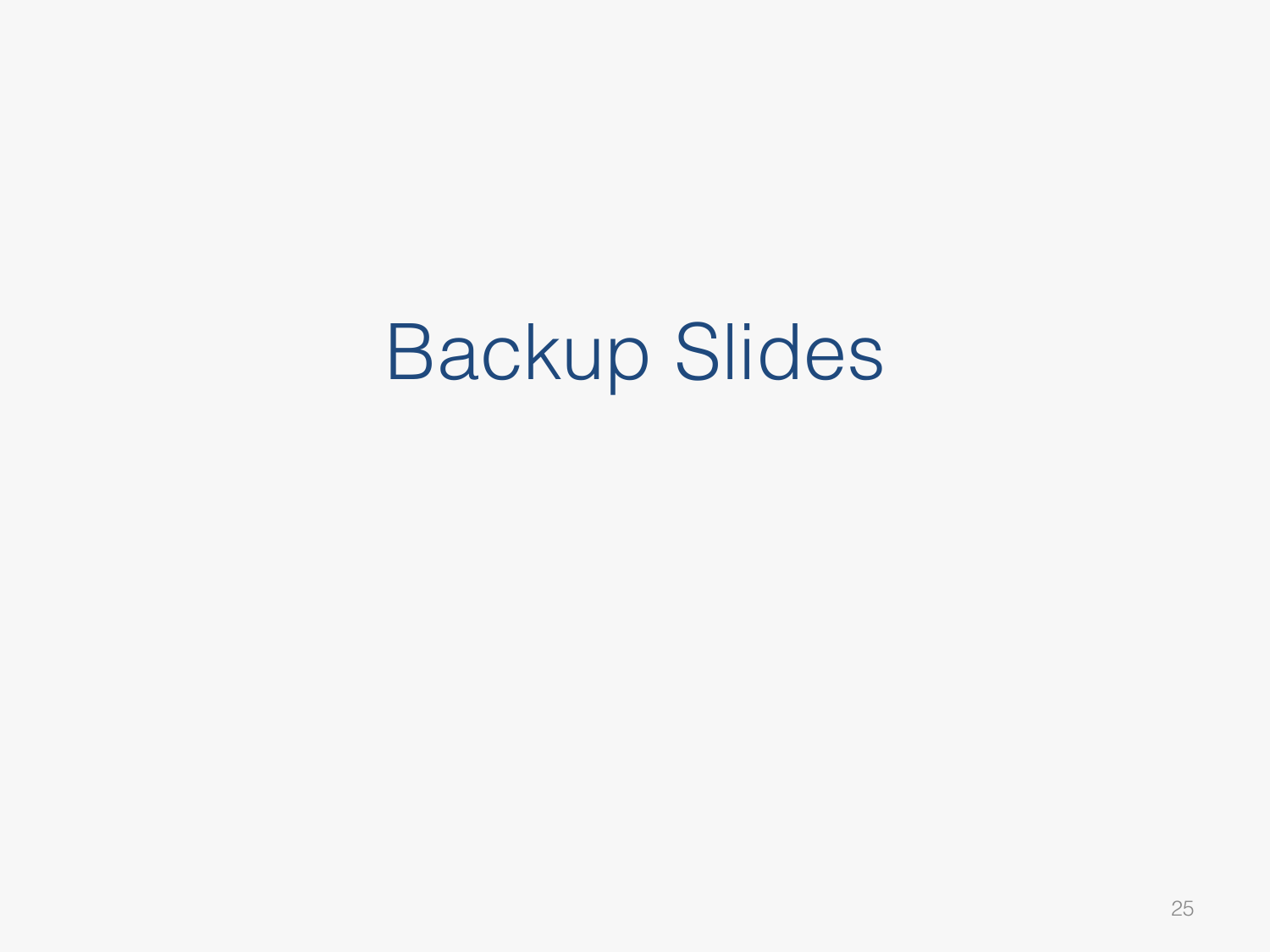## Masscan

How are we different?

### 8-25 Mpps using dual 10 GigE ports

Did not have facilities to perform live network tests faster than 100,000 pps

Masscan peaked at 6.4 Mpps on our machines in a single-port configuration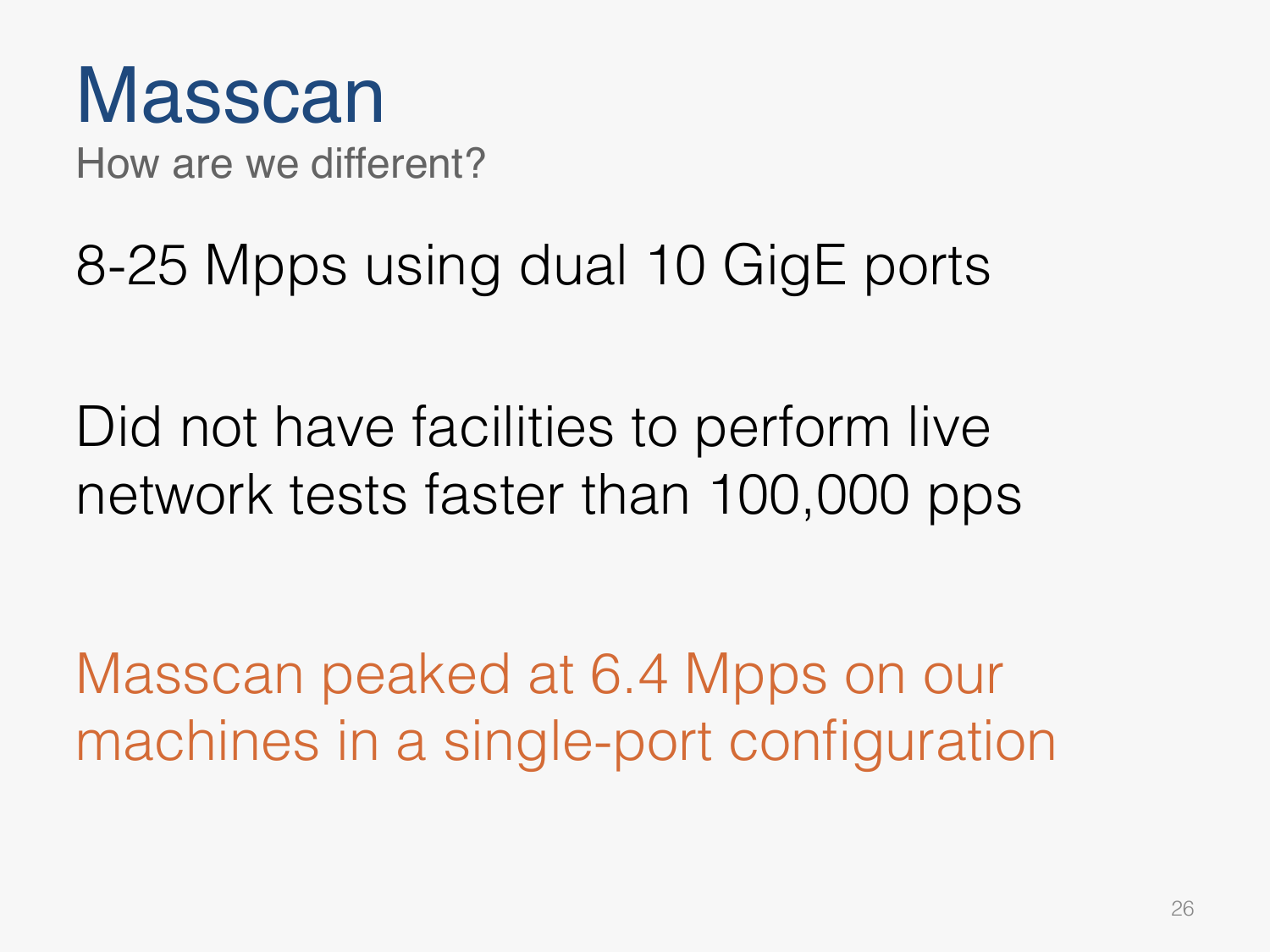## Hit Rate vs. Scan Rate

#### When does fast become too fast?